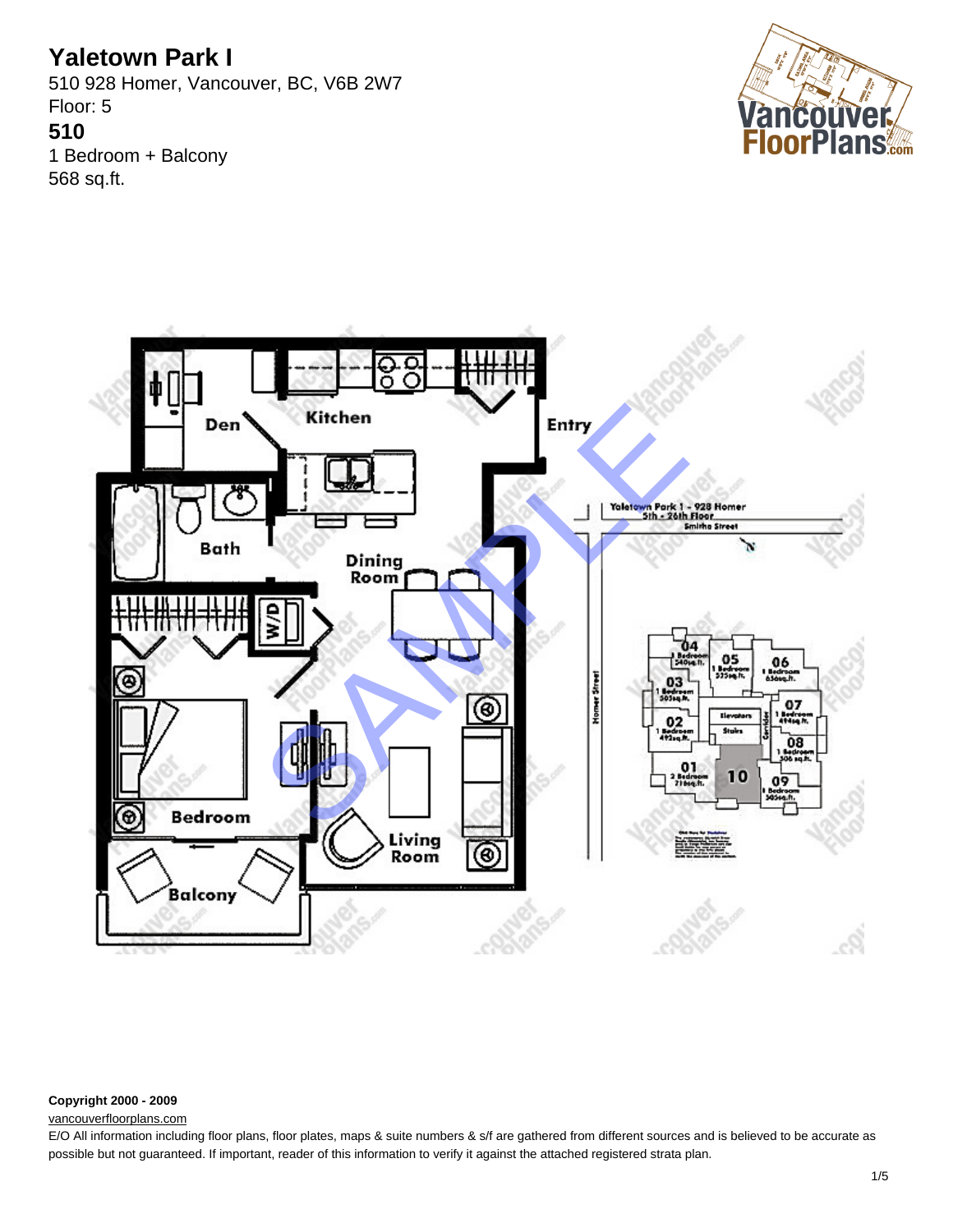510 928 Homer, Vancouver, BC, V6B 2W7 Floor: 5 **510** 1 Bedroom + Balcony 568 sq.ft.





### **Copyright 2000 - 2009**

#### [vancouverfloorplans.com](http://vancouverfloorplans.com/)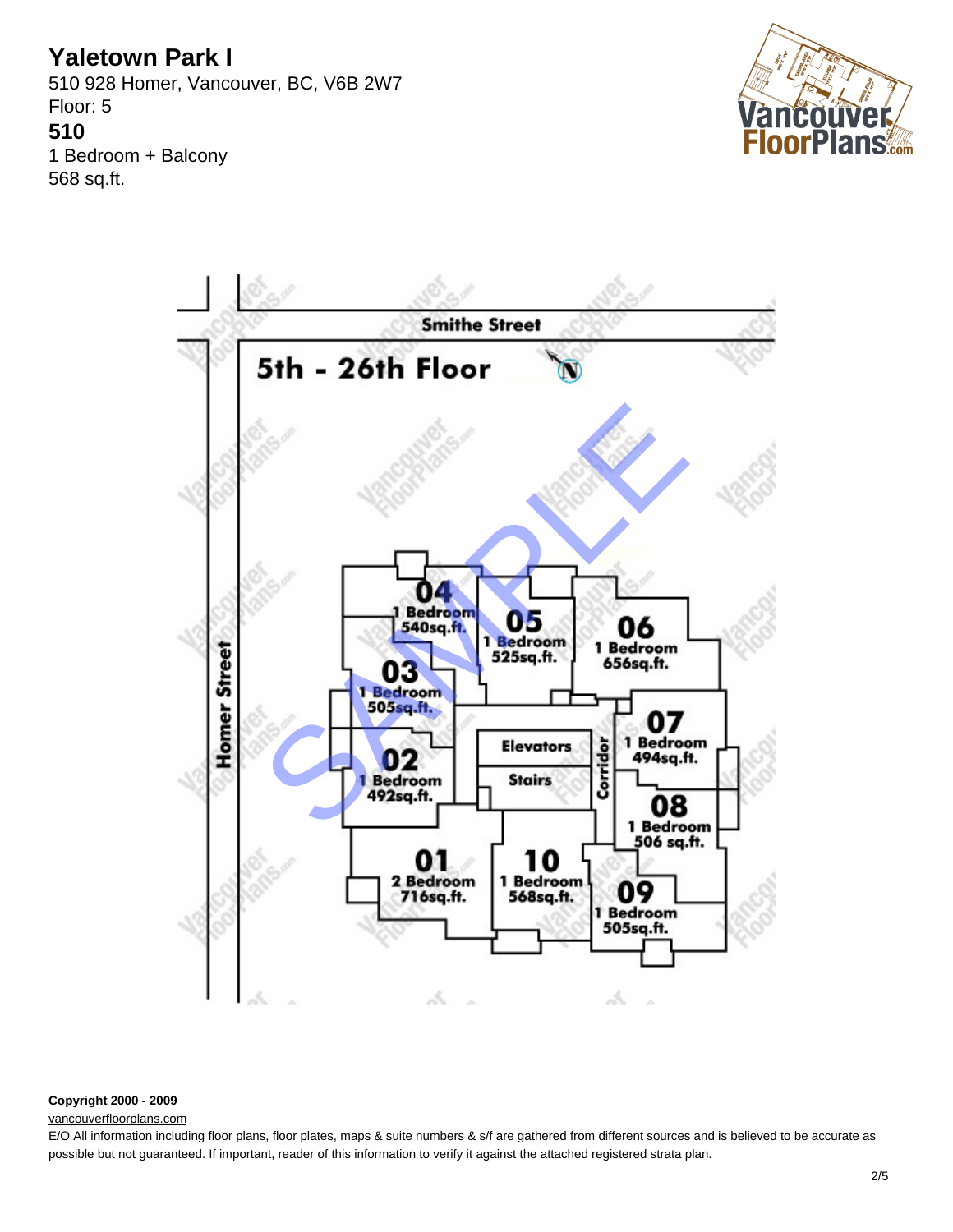510 928 Homer, Vancouver, BC, V6B 2W7 Floor: 5 **510** 1 Bedroom + Balcony 568 sq.ft.





### **Copyright 2000 - 2009**

#### [vancouverfloorplans.com](http://vancouverfloorplans.com/)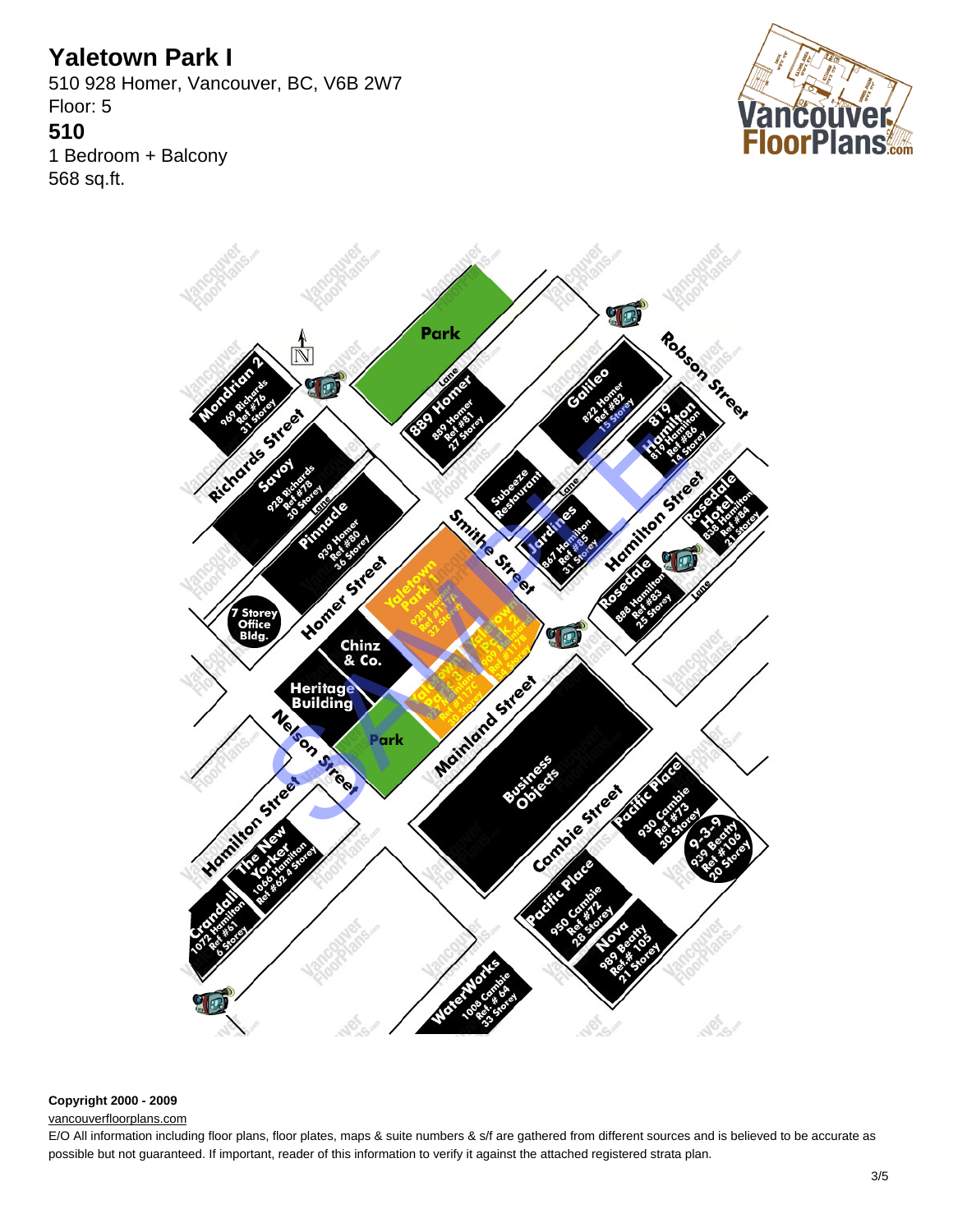510 928 Homer, Vancouver, BC, V6B 2W7 Floor: 5 **510** 1 Bedroom + Balcony 568 sq.ft.





### **Copyright 2000 - 2009**

#### [vancouverfloorplans.com](http://vancouverfloorplans.com/)